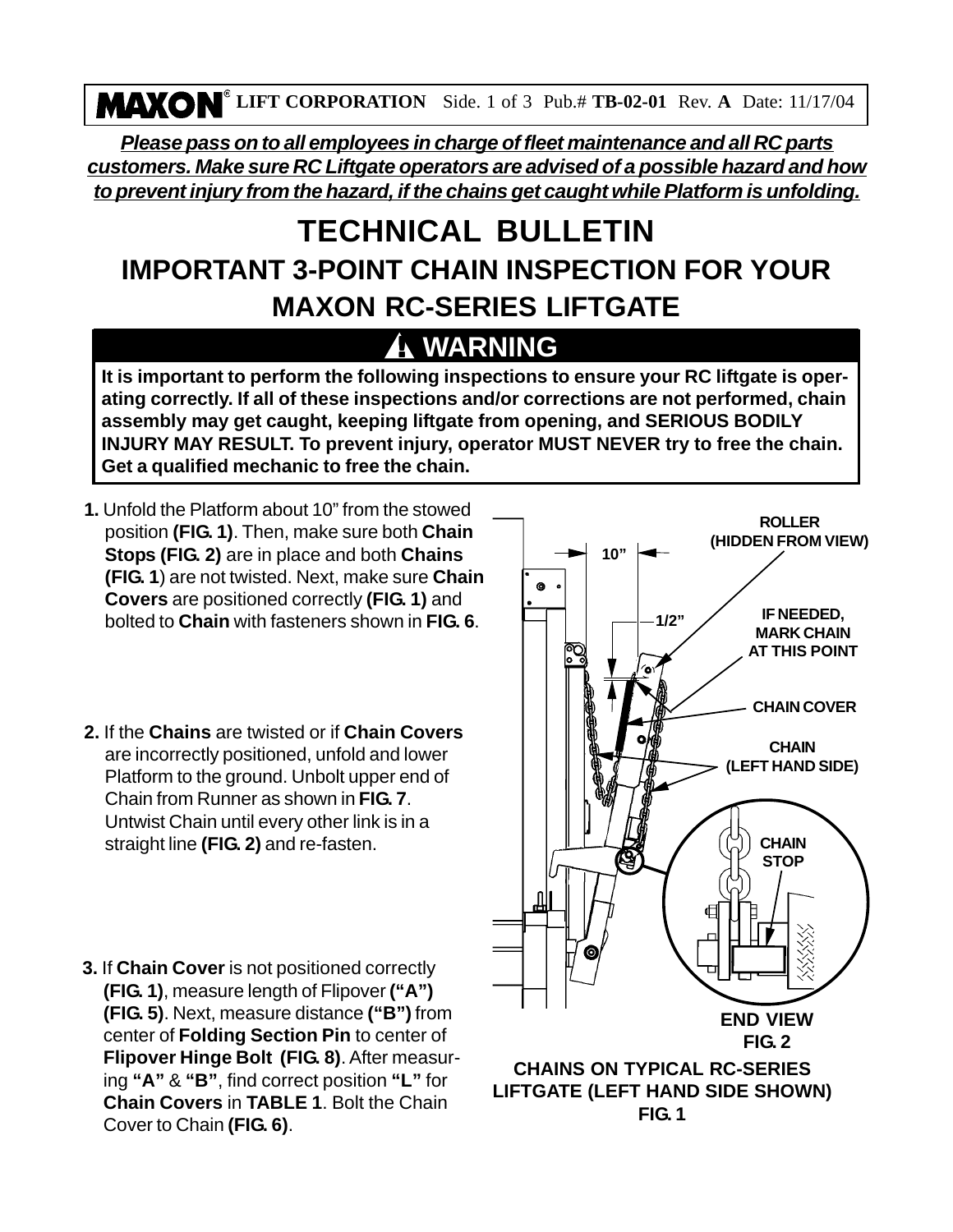## **LIFT CORPORATION** Side. 2 of 3 Pub.# **TB-02-01** Rev. **A** Date: 11/17/04

- **NOTE:** On December 6, 2000 **MAXON** changed the **Chain Cover** fasteners from plastic to 1-1/2" long bolts, flat washers, and lock nuts. If your **Chain Covers** have plastic fasteners, replace them with the new **Chain Cover** bolts, flat washers, and lock nuts. *Contact MAXON for replacement parts. All attaching hardware is Grade 8 quality.*
- **4.** If there are plastic fasteners on the **Chain Covers**, replace them with the fasteners shown in **FIG. 6**. Install the 1-1/2" long bolts, flat washers, and lock nuts in the correct position as shown in **FIG. 6**. Lock nuts must be positioned on the outboard side of Chain Cover, on Left Hand (LH) side and Right Hand (RH) side of the Liftgate.
- **5.** Raise and fold Platform about 10" from the stowed position **(FIG. 3)**. Check for correct position of **Chain Cover (FIG. 3)**. If both **Chain Covers** are positioned correctly, you have completed this procedure. If position is incorrect for **Chain Cover** on either side, do step **6**.
- **6.** Mark the Chain where the end of **Chain Cover** should be **(FIG. 3)**. Open the Platform. Unbolt the Chain Cover **(FIG. 5)**. Move the Chain Cover to the mark on the Chain **(FIG. 3)**. Bolt the Chain Cover **(FIG. 6)** in correct position. Repeat step **5**.